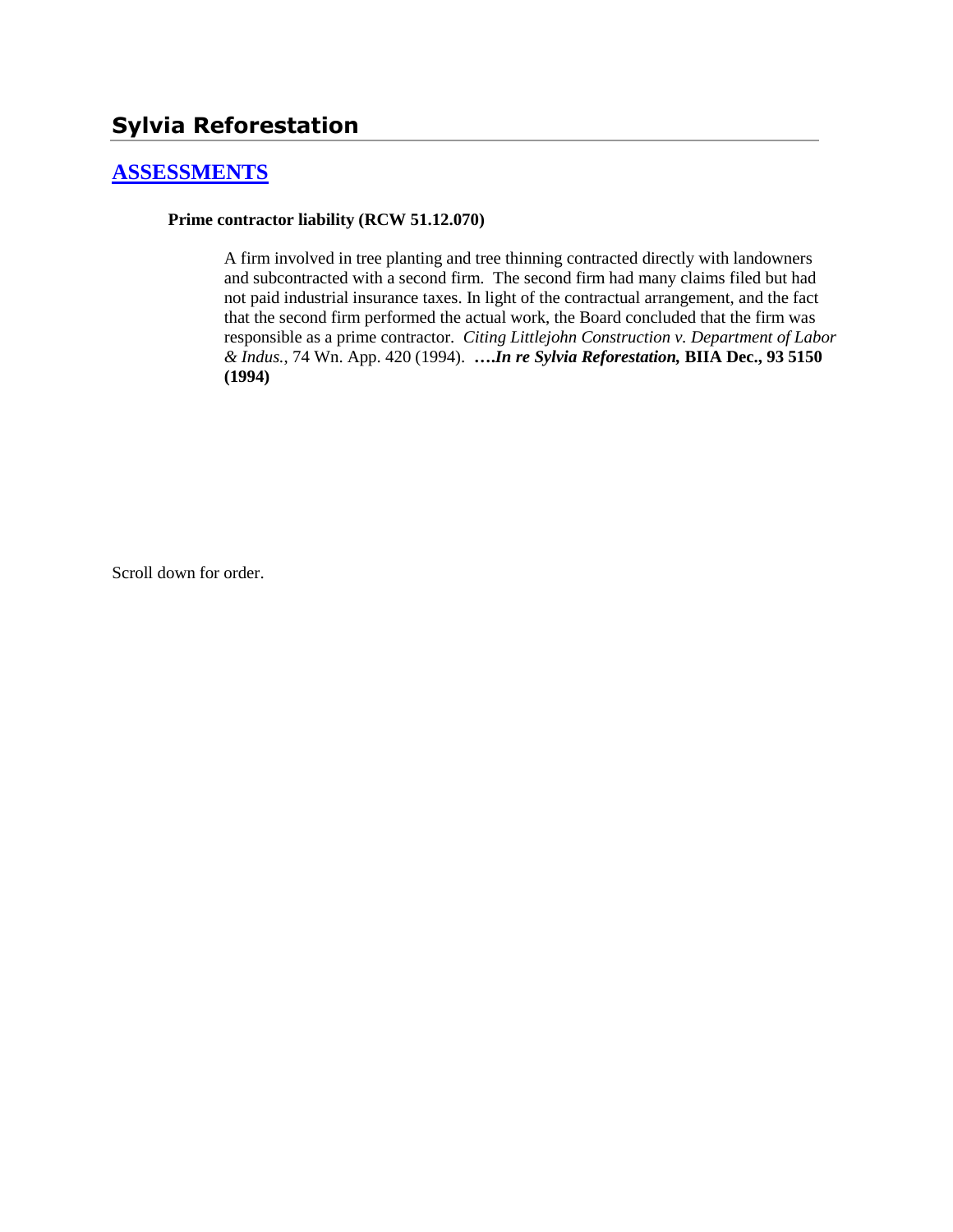#### **BEFORE THE BOARD OF INDUSTRIAL INSURANCE APPEALS STATE OF WASHINGTON**

**)**

**)**

**IN RE: SYLVIA REFORESTATION, INC. )**

**DOCKET NO. 93 5150**

**FIRM NO. 295,370-00 ) DECISION AND ORDER**

APPEARANCES:

Employer, Sylvia Reforestation, Inc., by Paul Doumit

Department of Labor and Industries, by The Office of the Attorney General, per Byron Brown and Scott Johnson, Assistants

This is an appeal filed by the employer, Sylvia Reforestation, Inc., on October 7, 1993, from an order and notice of the Department of Labor and Industries dated September 28, 1993. The Department order dated September 28, 1993, affirmed a Department notice and order of assessment of industrial insurance taxes number P117026, issued on June 18, 1993, which assessed industrial insurance taxes due and owing to the State Fund from Sylvia Reforestation, Inc., in the amount of \$53,142.74. **AFFIRMED.**

# **DECISION**

Pursuant to RCW 51.52.104 and RCW 51.52.106, this matter is before the Board for review and decision on a timely Petition for Review filed by the Department of Labor and Industries to a Proposed Decision and Order issued on June 6, 1994, in which the order of the Department dated September 28, 1993, was reversed and the matter remanded to the Department, determining that Sylvia Reforestation, Inc. is not a party primarily and directly responsible for the payment of premiums within the meaning of RCW 51.12.070.

The Board has reviewed the evidentiary rulings in the record of proceedings and finds that no prejudicial error was committed and said rulings are hereby affirmed.

Two issues are presented in this appeal: 1) Is Sylvia Reforestation, Inc. (Sylvia) primarily and directly responsible for industrial insurance premiums for work performed by employees of Grey Eagle Reforestation (Grey Eagle) under the provisions of RCW 51.12.070? 2) Did the Department of Labor and Industries use the appropriate method to calculate the number of hours subject to industrial insurance taxes?

Sylvia has been involved in tree planting and pre-commercial thinning of trees for approximately 18 years. Sylvia contracted directly with landowners for tree planting and thinning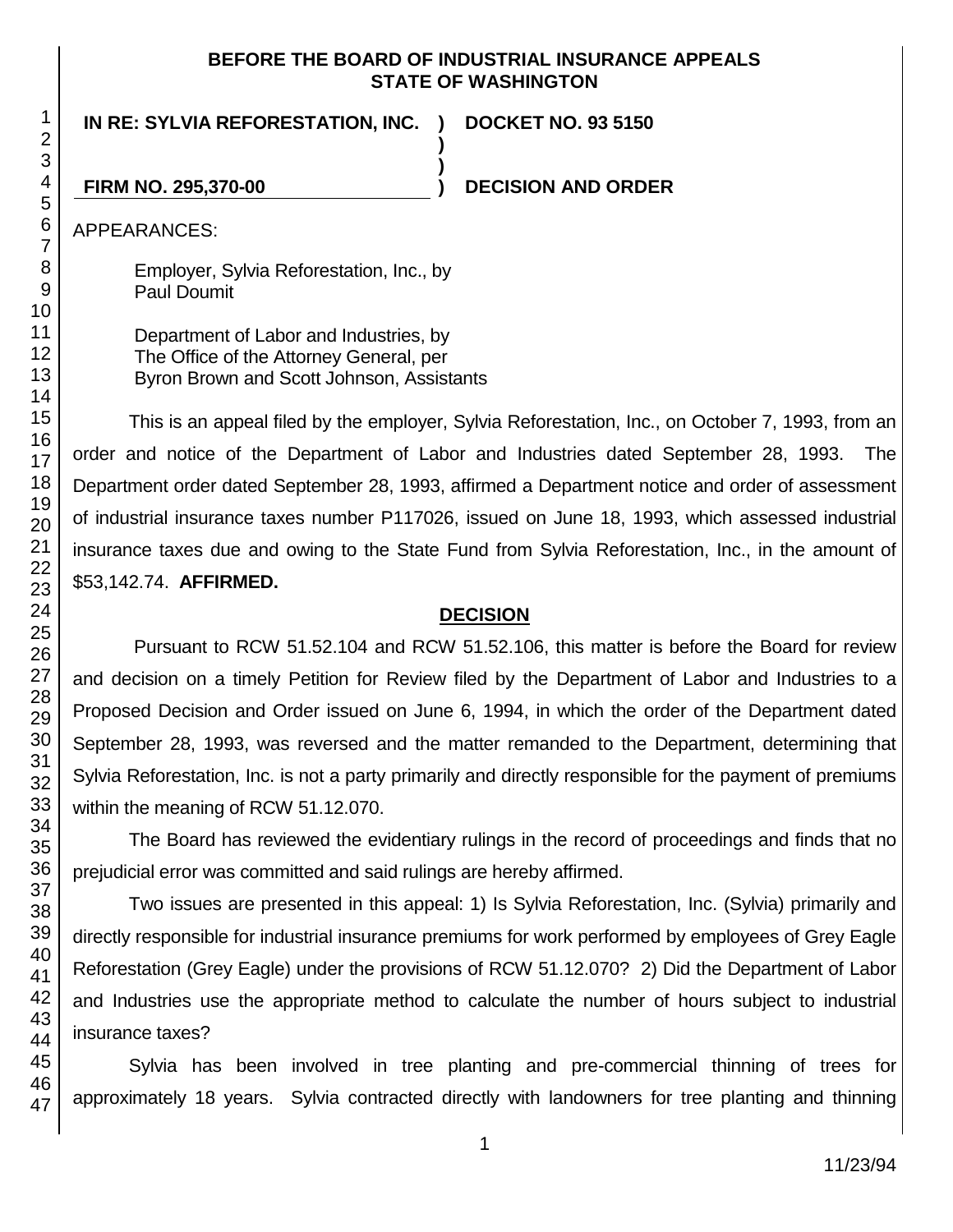contracts. For the last ten years, Sylvia entered into subcontracts with other companies for performance of the tree planting and tree thinning contracts. In 1991, Sylvia entered into a subcontract for thinning and planting trees with Grey Eagle.

Grey Eagle came to the attention of the Department of Labor and Industries audit division when the Department determined that Grey Eagle had 16 industrial injury claims filed. However, Grey Eagle had not filed any quarterly reports with the Department. The Department conducted an audit of Grey Eagle for the period of April 1, 1991 through December 31, 1991.

The Department audit discovered that Grey Eagle maintained very poor records of the hours worked by its employees. Unable to determine the number of hours worked by employer records, the Department applied the provisions of WAC 296-16-350(6) and used the state minimum wage to establish the number of hours subject to industrial insurance taxes. The Department also determined that Sylvia was primarily and directly responsible for the payment of premiums for industrial insurance taxes due from Grey Eagle Reforestation under the provisions of RCW 51.12.070. RCW 51.12.070 provides that:

> The provisions of this title shall apply to all work done by contract; the person, firm, or corporation who lets a contract for such work shall be responsible primarily and directly for all premiums upon the work. The contractor and any subcontractor shall be subject to the provisions of this title and the person, firm, or corporation letting the contract shall be entitled to collect from the contractor the full amount payable in premiums and the contractor in turn shall be entitled to collect from the subcontractor his proportionate amount of the payment.

Our industrial appeals judge determined that the provisions of RCW 51.12.070 did not apply to the contractual relationship between Sylvia and Grey Eagle. The industrial appeals judge, therefore, determined that Sylvia was not primarily and directly responsible for payment of the premiums assessed by the Department against Grey Eagle. We disagree with our industrial appeals judge's analysis of the facts and the law of this case.

In Littlejohn Construction v. Department of Labor & Indus., 74 Wn. App. 420 (1994), the court applied RCW 51.12.070 to facts similar to those presented in this appeal. Littlejohn Construction (Littlejohn) was a wood frame building construction company. Littlejohn contracted with general contractors to perform production framing and other responsibilities on multi-unit apartment projects. Littlejohn hired independent subcontractors to do much of the framing work. Each subcontractor hired framing crews to construct the frames. The issue before the court was whether Littlejohn owed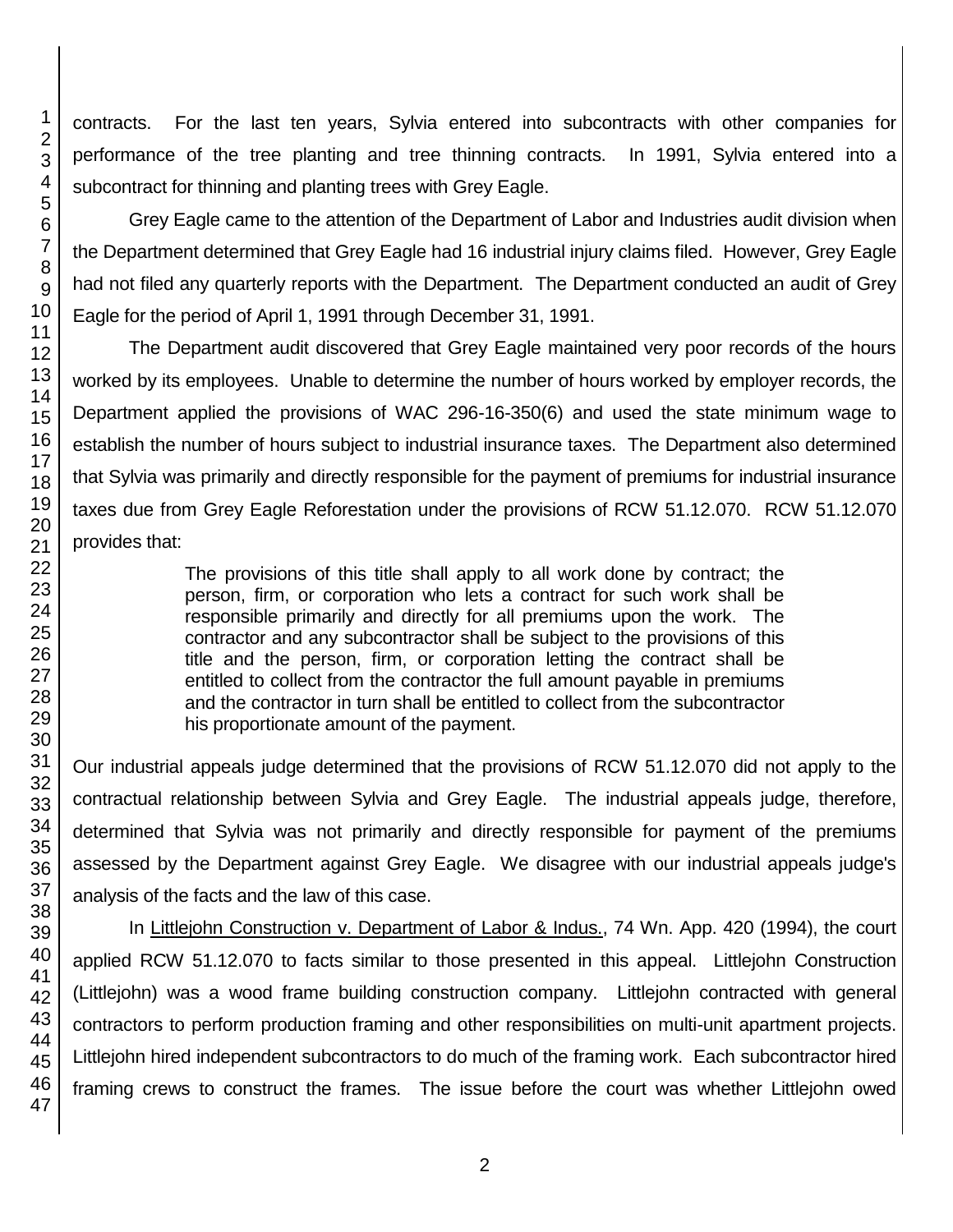premiums for the framing crew members which were employed by its subcontractors. The court determined that because the work of the framing crew members was done under a contract between the subcontractor for which they worked and Littlejohn, the work was clearly covered by RCW 51.12.070.

The controversy in Littlejohn focused on the phrase in the statute, "lets a contract." Littlejohn argued that it was not a person, firm, or corporation who "lets a contract" within the definition of RCW 51.12.070. Littlejohn argued that it functioned as a middle man or subcontractor in the framing work and was not a person who let a contract under the provision of RCW 51.12.070. Littlejohn believes RCW 51.12.070 only authorizes the Department to assess premiums primarily and directly against the original contract lettor, and not against Littlejohn, a subcontractor.

The court, in Littlejohn, held that:

Essentially, "to let" means "to select a contractor". It does not mean "to select the general or prime contractor". Presumably, a contractor higher up the chain selected Littlejohn as a framing subcontractor to do a portion of the construction project. Similarly, Littlejohn selected its crew leads as subcontractors to supply the labor for framing. Thus, "a person, firm, or corporation who lets a contract" includes Littlejohn because Littlejohn contracted for the work of the framing crew members.

# Littlejohn, at 427 (footnote omitted.)

Our review of this record convinces us that the relationship between Sylvia and Grey Eagle is analogous to the situation involving Littlejohn and its subcontractors. Sylvia obtained a contract from landowners for reforestation work. Sylvia then subcontracted the actual performance of the contracts to Grey Eagle. Grey Eagle then became a subcontractor, and under the analysis of the Littlejohn case, Sylvia was the person who let the contract. Thus, Sylvia, under the provisions of RCW 51.12.070, is primarily and directly responsible for all premiums upon the work performed by the subcontractor, Grey Eagle.

The second issue raised in this appeal focuses on the Department's method of calculating the number of hours subject to industrial insurance taxes. Grey Eagle failed to present sufficient records to the Department during the audit to allow the Department to determine the number of hours worked by Grey Eagle employees. In order to determine the number of hours subject to industrial insurance taxes, the Department utilized the provisions of WAC 296-17-350(6) to estimate the hours worked.

Sylvia presented the testimony of a former Department auditor, Mr. Ralph Reed. Mr. Reed testified that, prior to 1989, the Department utilized the hourly wage of \$12.50 as the average wage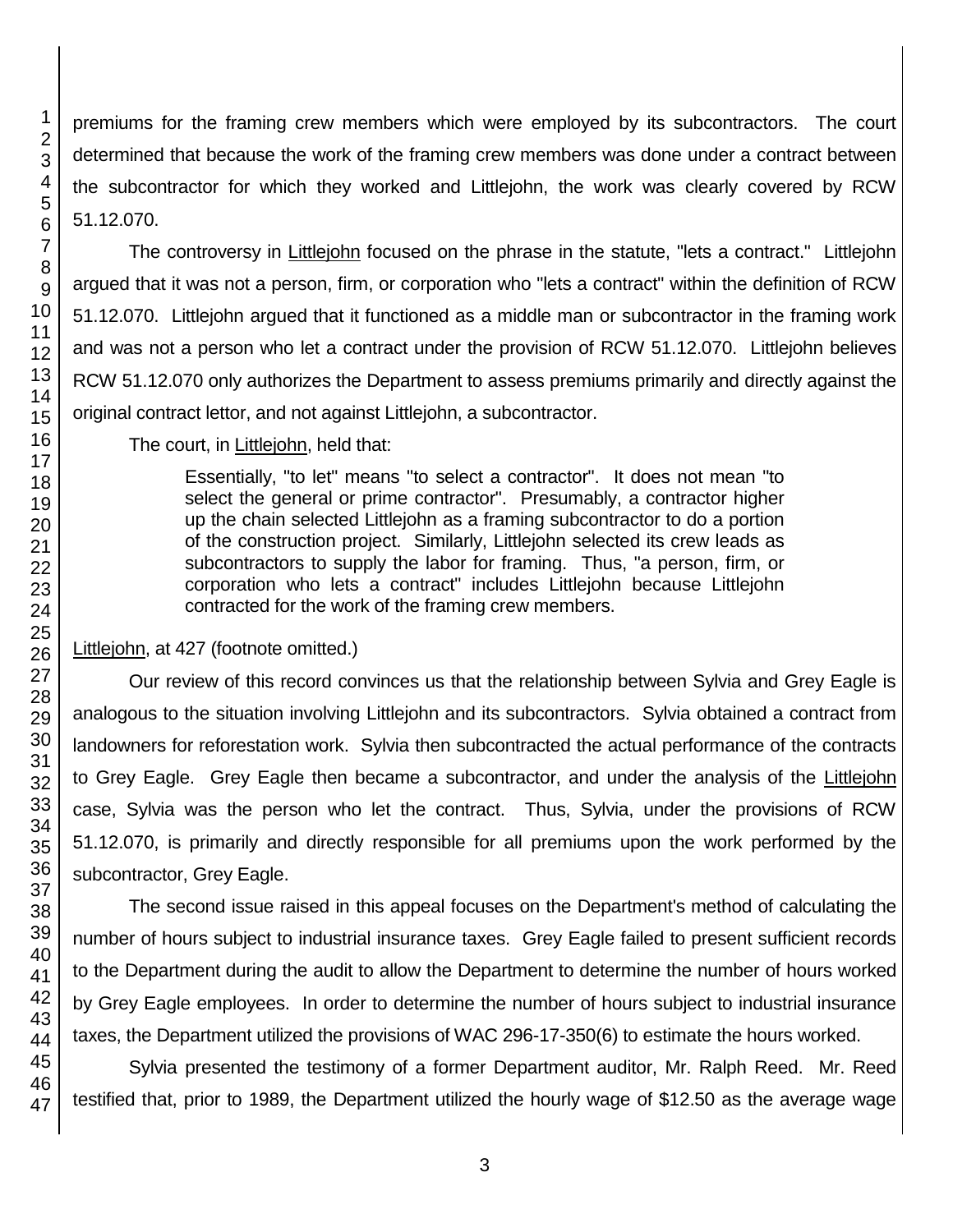figure for reforestation workers. Mr. Reed then recalculated the assessment, using the \$12.50 per hour figure. Mr. Reed's recalculated assessment indicated that Grey Eagle owed the sum of \$22,986.25.

We believe the Department applied the appropriate procedures as set out in WAC 296-17- 350(6) in determining the number of hours subject to industrial insurance taxes. We are unable to accept Mr. Reed's alternate assessment. There are no facts presented in this record which indicate the number of hours worked by the employees of Grey Eagle. Mr. Reed's assessment is a hypothetical assessment using a hypothetical wage of \$12.50 per hour. While Sylvia could have presented evidence to show the actual wage paid to the workers to be used in determining the number of hours subject to industrial insurance taxes, no such evidence was presented. Sylvia has not shown that the Department audit is incorrect.

After consideration of the Proposed Decision and Order and the Petition for Review filed by the Department of Labor and Industries, together with the Firm's Response to Department's Petition for Review, and a careful review of the entire record before us, we are convinced that the Department order and notice reconsidering notice and order of assessment dated September 28, 1993, which affirmed the Department notice and order of assessment of industrial insurance taxes number P117026, dated June 18, 1993, which assessed industrial insurance taxes for the second, third, and fourth quarter of 1991, against Sylvia Reforestation, Inc., in the sum of \$53,142.74, is correct and is affirmed.

# **FINDINGS OF FACT**

1. On June 18, 1993, the Department of Labor and Industries issued a notice and order of assessment which assessed industrial insurance taxes due and owing the State Fund from Sylvia Reforestation, Inc. for the period April 1, 1991 through December 31, 1991, in the sum of \$53,142.74. On July 2, 1993, the firm, Sylvia Reforestation, Inc., filed a protest and request for reconsideration to the notice and order of assessment dated June 18, 1993.

On September 28, 1993, the Department issued an order and notice reconsidering notice and order of assessment wherein it adhered to he provisions of its notice and order of assessment of industrial insurance taxes dated June 18, 1993. On October 7, 1993, Sylvia Reforestation, Inc., filed a Notice of Appeal with the Board of Industrial Insurance Appeals from the Department order dated September 28, 1993. On November 5, 1993, the Board issued an order granting the appeal, assigning Docket 93 5150, and directing that proceedings be held on the issues raised by the Notice of Appeal.

1